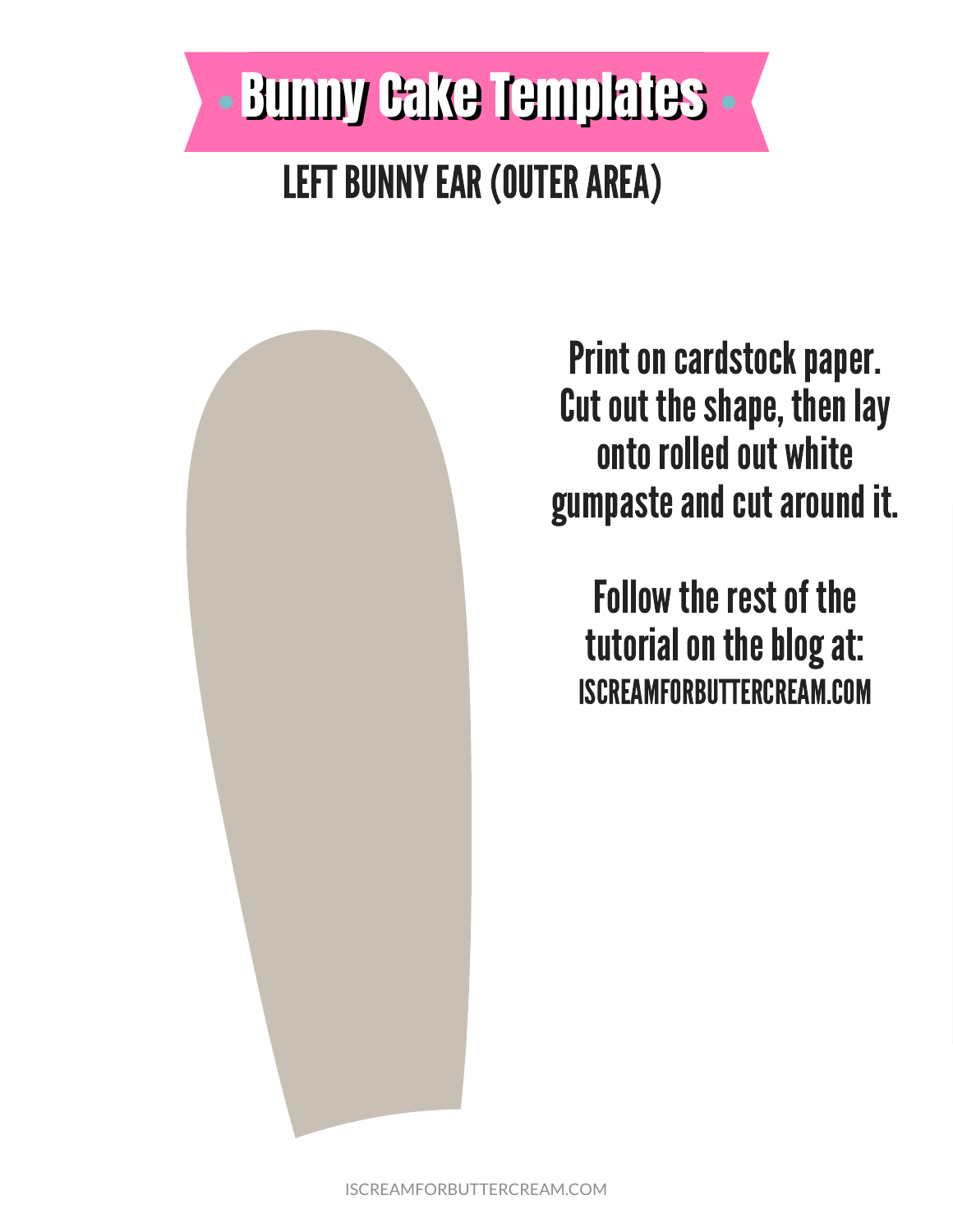# - Bunny Cake Templates **LEFT BUNNY EAR (INNER AREA)**



**Print on cardstock paper. Cut** out the shape, then lay onto rolled out pink gumpaste and cut around it.

Add to white bunny ear (left) with a bit of water.

**Follow the rest of the tutorial on the blog at:<br>ISCREAMFORBUTTERCREAM.COM**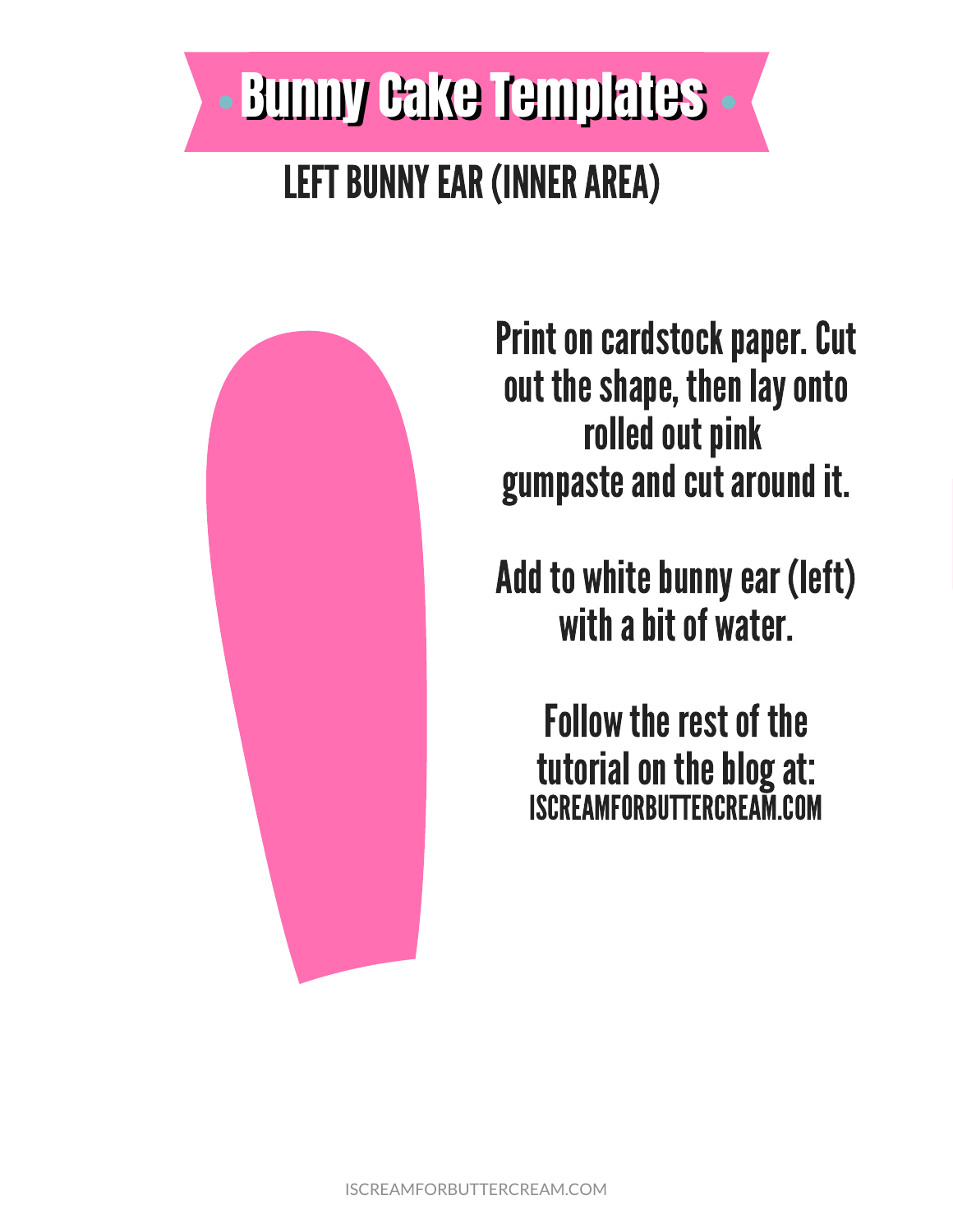

## **RIGHT BUNNY EAR (OUTER AREA)**



**Print on cardstock paper. Cut** out the shape, then lay onto rolled out white gumpaste and cut around it.

**Follow the rest of the tutorial** on the blog at: **ISCREAMFORBUTTERCREAM.COM**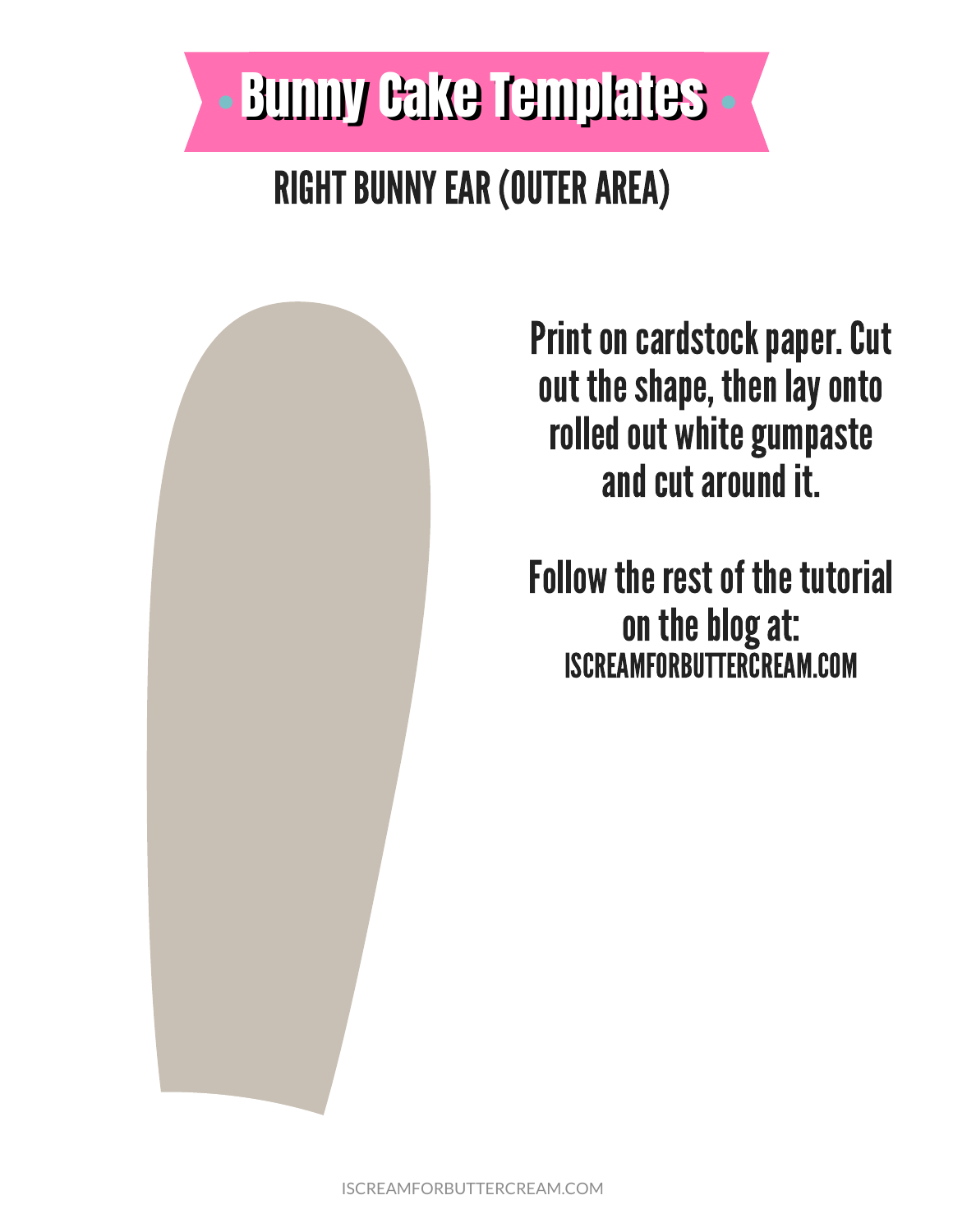# - Bunny Cake Templates

#### **RIGHT BUNNY EAR (INNER AREA)**



**Print on cardstock paper. Cut** out the shape, then lay onto rolled out pink gumpaste and cut around it.

Add to white bunny ear (right) with a bit of water.

**Follow the rest of the tutorial** on the blog at: **ISCREAMFORBUTTERCREAM.COM**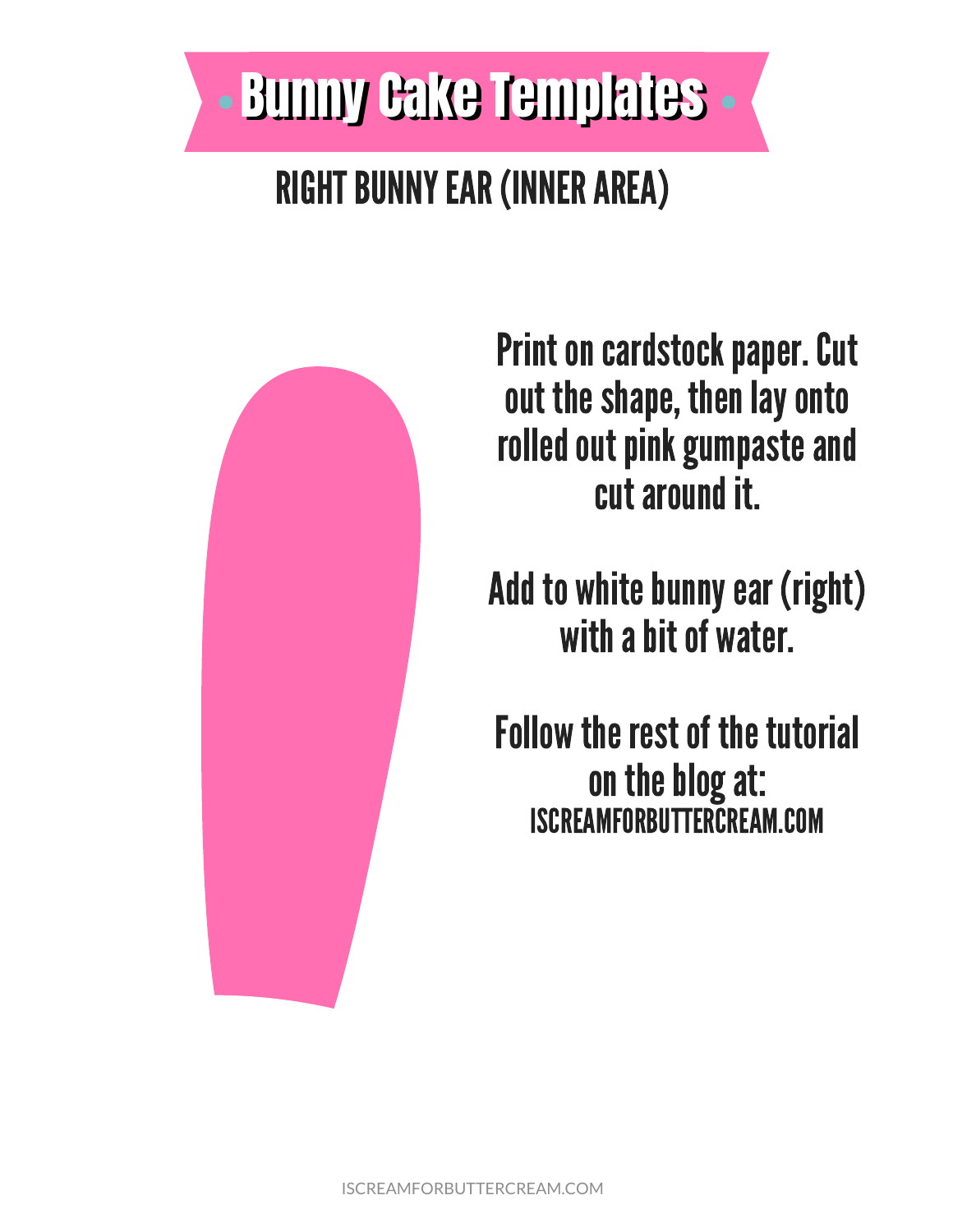# **. Bunny Cake Templates**

## **BUNNY FEET**

Print on cardstock paper. Cut out around the outer shape, then lay onto rolled out white gumpaste or fondant and cut around it.

Next, cut out the inner part of the shape, lay onto rolled out pink fondant and cut around it.

Attache the pink fondant pieces to the white fondant pieces with a bit of water.



ISCREAMFORBUTTERCREAM.COM